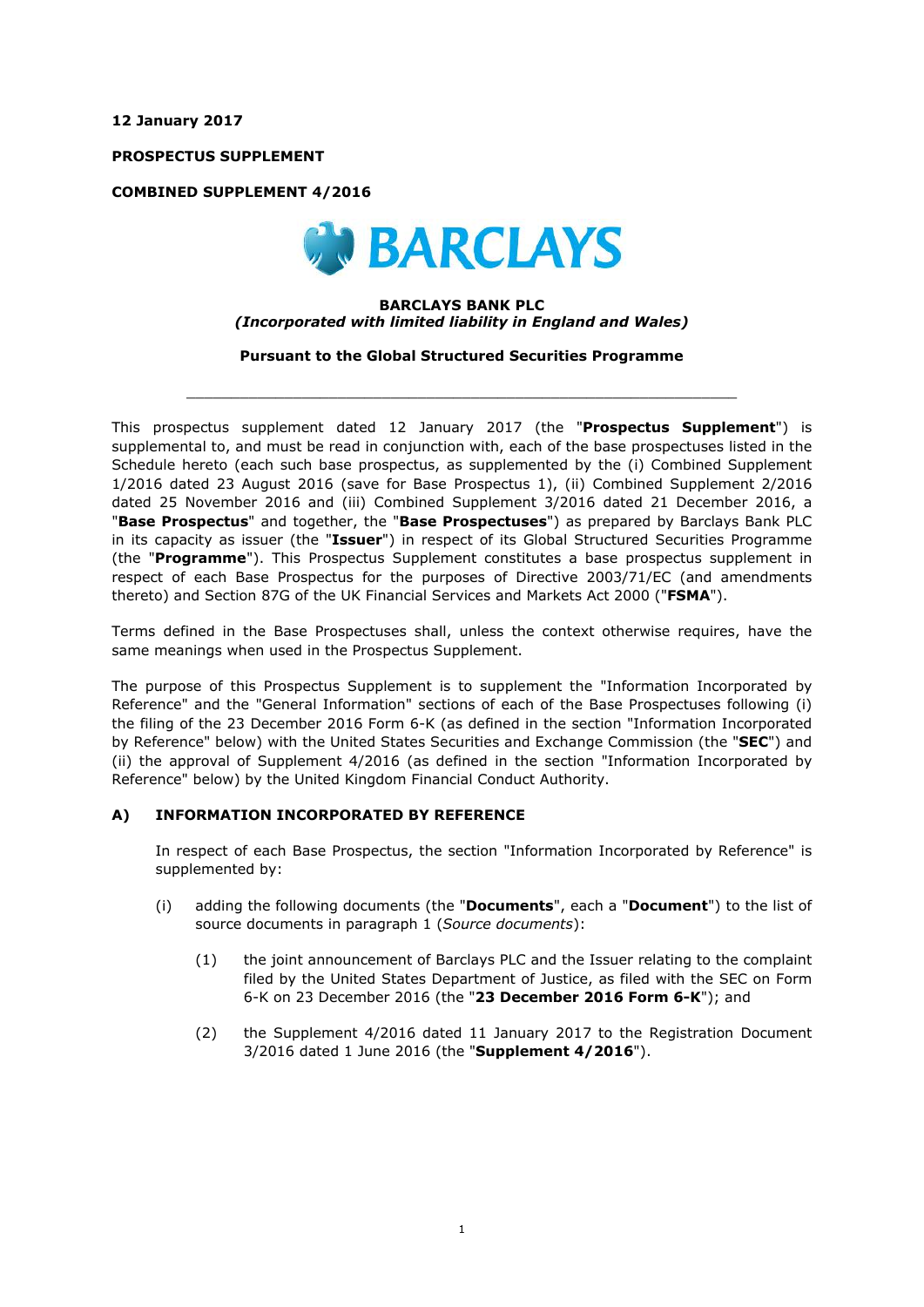(ii) adding the following page references in respect of the respective Document to the cross-reference lists in paragraph 2 (*Information incorporated by reference*):

## *From the 23 December 2016 Form 6-K*

Exhibit 99.1 - Barclays PLC announcement "Complaint filed by United States Department of Justice", dated December 22, 2016. Page 4

# *From the Supplement 4/2016*

The Issuer and the Group **Page 2** and the Group **Page 2** and the Group **Page 2** and the Page 2

Only information listed in the cross-reference lists above is incorporated by reference into the Base Prospectuses.

For the purposes of the prospectus rules made under Section 73A of the FSMA and each of the above listed Base Prospectuses, the information incorporated by reference, either expressly or implicitly, into a Document does not form part of any of the above listed Base Prospectuses.

Information in a Document which is not incorporated by reference into the Base Prospectuses is either not relevant for the investor or is covered elsewhere in the Base Prospectuses.

The 23 December 2016 Form 6-K may be inspected during normal business hours at the registered office of the Issuer or at https://www.home.barclays/barclays-investorrelations/results-and-reports/results.html.

The Supplement 4/2016 may be inspected during normal business hours at the registered office of the Issuer or at https://www.home.barclays/prospectuses-anddocumentation/structured-securities/prospectuses.html.

## **B) GENERAL INFORMATION**

In respect of each Base Prospectus, the section "General Information" is supplemented by deleting the information set out under "Legal Proceedings" and replacing it with the following:

"Save as disclosed under (i) Note 13 *(Provisions)* and Note 19 *(Legal, competition and regulatory matters)* to the financial statements of Barclays PLC on pages 79 to 80 and pages 83 to 94, respectively, of the Q2 2016 Interim Results Announcement, (ii) page 9 of the Q3 2016 Results under the section entitled "Other matters" relating to a description of the updated provisions for the payment protection insurance redress and (iii) page 4 of the 23 December 2016 Form 6-K, there are no governmental, legal or arbitration proceedings (including any such proceedings which are pending or threatened of which the Issuer is aware), which may have or have had during the 12 months preceding the date of this Base Prospectus, a significant effect on the financial position or profitability of the Issuer and/or the Group."

To the extent that there is any inconsistency between (a) any statement in this Prospectus Supplement (in relation to any Base Prospectus) and (b) any other statement in, or incorporated by reference in any Base Prospectus, the statements in (a) above shall prevail.

Investors should be aware of their rights under Section 87Q(4) to (6) of the Financial Services and Markets Act 2000. Investors who have agreed to purchase or subscribe for Securities before this Prospectus Supplement was published have the right, exercisable within two working days after the date on which this Prospectus Supplement is published, to withdraw their acceptances. This right is exercisable up to, and including 16 January 2017. Investors should contact the distributor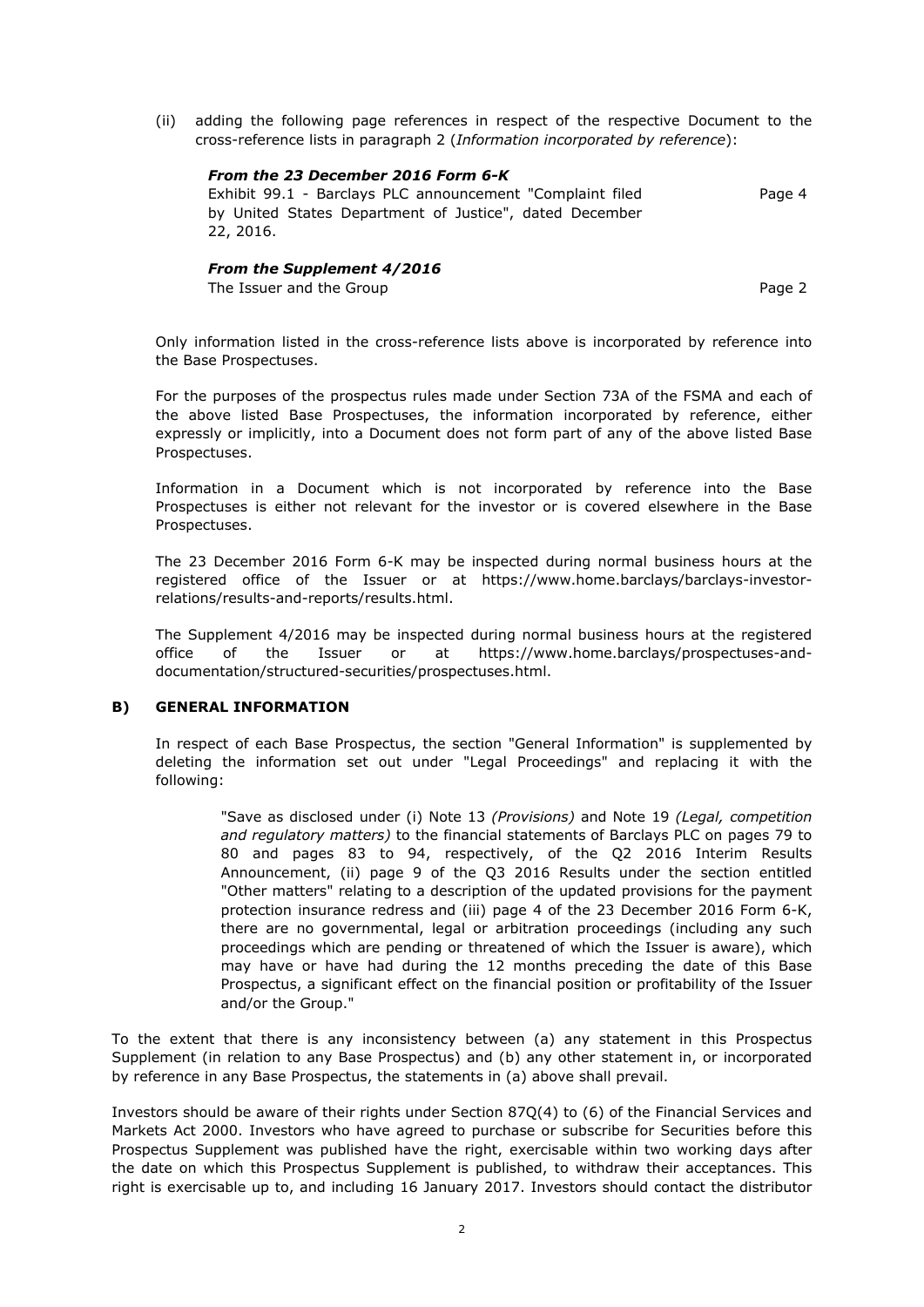from which they agreed to purchase or subscribe the Securities in order to exercise their withdrawal rights.

References to each Base Prospectus shall hereafter mean each such Base Prospectus as supplemented by this Prospectus Supplement. The Issuer has taken all reasonable care to ensure that the information contained in each Base Prospectus, as supplemented by this Prospectus Supplement is, to the best of its knowledge, in accordance with the facts and contains no omission likely to affect its import and accepts responsibility accordingly. Save as disclosed in this Prospectus Supplement, no significant new factor, material mistake or inaccuracy relating to the information included in each Base Prospectus is capable of affecting the assessment of securities issued pursuant to each Base Prospectus has arisen or been noted, as the case may be, since the publication of each Base Prospectus (as supplemented at the date hereof) by the Issuer.

This Prospectus Supplement has been approved by the United Kingdom Financial Conduct Authority, which is the United Kingdom competent authority for the purposes of the Prospectus Directive and the relevant implementing measures in the United Kingdom, as a prospectus supplement issued in compliance with the Prospectus Directive and the relevant implementing measures in the United Kingdom for the purpose of giving information with regard to the issue of securities under the Programme.



The date of this Prospectus Supplement is 12 January 2017